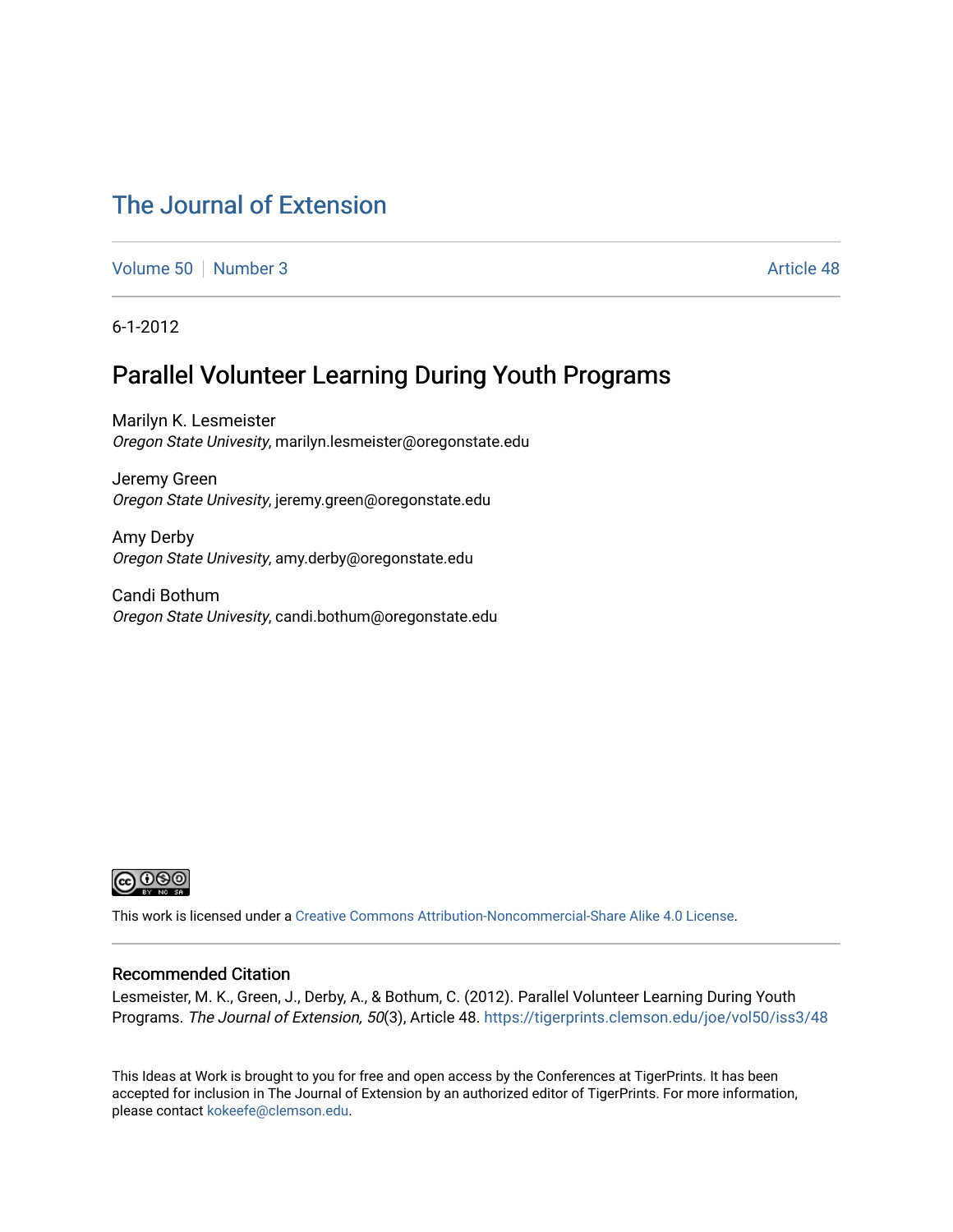

**June 2012 Volume 50 Number 3 Article Number 3IAW2**

[Return to Current Issue](http://www.joe.org/joe/2012june/)

# **Parallel Volunteer Learning During Youth Programs**

**Marilyn K. Lesmeister**

Assistant Professor and Oregon 4-H Volunteer Development & Civic Engagement Educator Corvallis, Oregon

[Marilyn.lesmeister@oregonstate.edu](mailto:Marilyn.lesmeister@oregonstate.edu)

**Jeremy Green** Assistant Professor and 4-H Youth Educator, Crook County Prineville, Oregon [Jeremy.green@oregonstate.edu](mailto:Jeremy.green@oregonstate.edu)

**Amy Derby** Instructor and 4-H Youth Educator, Wheeler County Fossil, Oregon [Amy.derby@oregonstate.edu](mailto:Amy.derby@oregonstate.edu)

#### **Candi Bothum**

Instructor and 4-H Youth Educator, Deschutes County Redmond, Oregon [Candi.bothum@oregonstate.edu](mailto:Candi.bothum@oregonstate.edu)

Oregon State University

*Abstract: Lack of time is a hindrance for volunteers to participate in educational opportunities, yet volunteer success in an organization is tied to the orientation and education they receive. Meeting diverse educational needs of volunteers can be a challenge for program managers. Scheduling a Volunteer Learning Track for chaperones that is parallel to a multi-day retreat for teens, addressed this need. Authors discuss the need for the learning track, implementation, evaluation, and program impact. Taking opportunities to meet adult educational needs during youth events can be an effective and efficient use of volunteer time at local and state levels.*

Lack of time is the greatest hindrance for volunteers to participate in educational opportunities related to their volunteer role (Arnold & Dolenc, 2008). Despite the time it takes, the education volunteers receive is important to their success in an organization (Arnold, Dolenc, & Rennekamp, 2009; Culp, Tichenor, Doyle, Steward, & Hunter, 2010; Cummins, 1998). Volunteers in 4-H may need to learn about planning, teaching, managing, marketing, evaluating, or advocating for, programs. They come to these roles with different levels of experience.

Addressing such a wide range of educational needs can be a challenge for volunteer program managers. A longitudinal study by Culp (2000) found that that "considerable amount of time and resources, on the part of both volunteer and paid staff, are dedicated annually to the planning, coordination, and execution of educational volunteer events" (p. 1). One state's response to this challenge is to offer an educational track for volunteers that parallels existing 4-H youth programming, therefore saving time and using resources effectively and efficiently.

A "parallel volunteer learning track" can be described as one or more volunteer development opportunities offered during the same time schedule, at or near the same facility, as an educational program for youth. This term was not found in volunteer development literature, nor was there evidence of research being conducted around this concept.

# **An Example of a Parallel Volunteer Learning Track**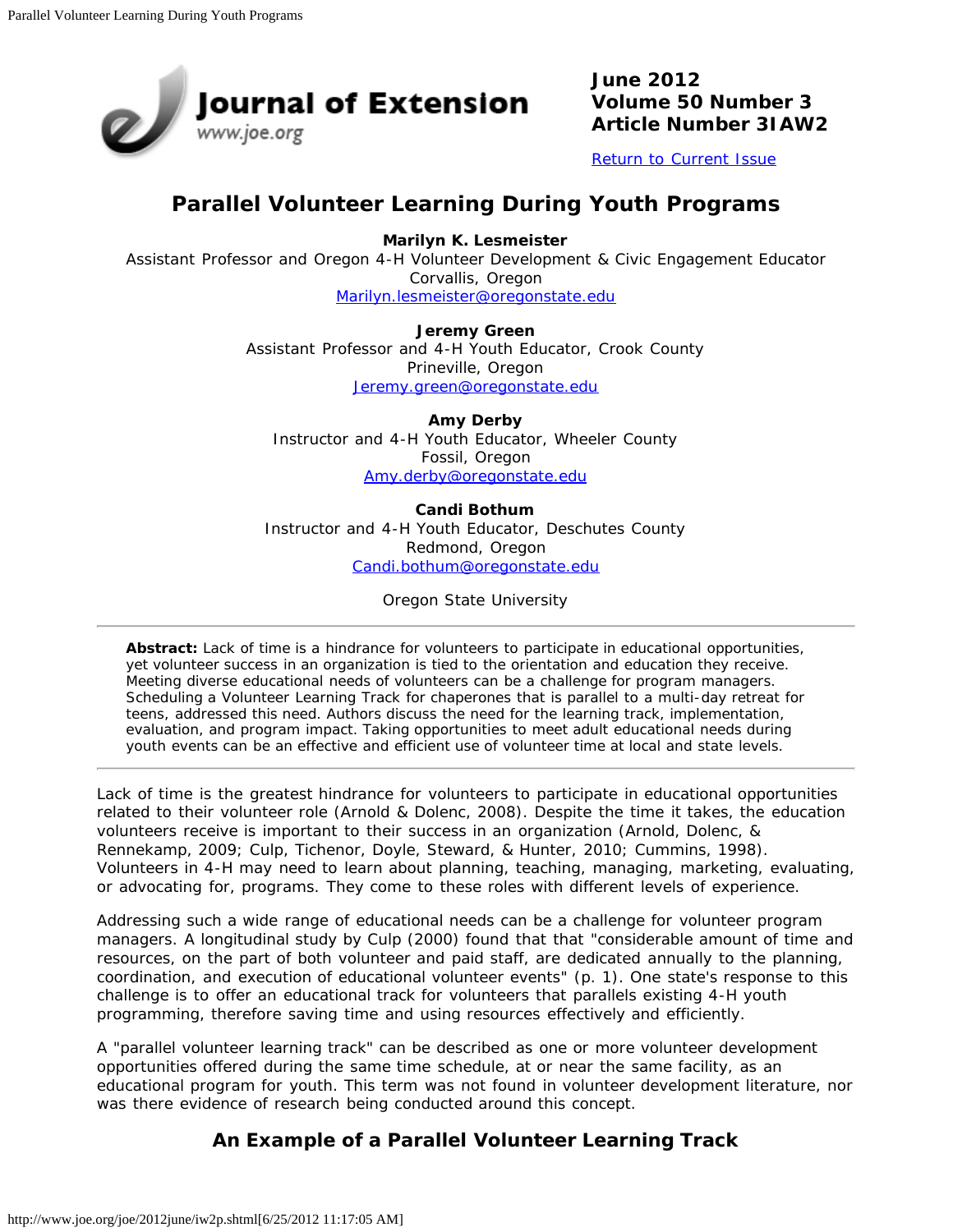At the annual High Desert Leadership Retreat (HDLR), adult volunteers had facilitated independent living experiences with teens before and after leadership workshops each day, but adults had few responsibilities while teens attend workshops between 9:00 a.m. and 4:00 p.m. The planning committee recognized this opportunity to engage volunteers more fully by offering a parallel adult learning track.

The Volunteer Learning Track at HDLR addressed a variety of educational requests. Planners consolidated a list of needs from volunteer input and selected nine topics to offer during this multi-county program, including: adding pizzazz to 4-H meetings, infusing ethics education in competitive activities, appreciating individuals (True Colors), and discovering opportunities outside county borders.

During the first year, when the adult track was held in a building separate from the youth activities, five HDLR chaperones chose to stay engaged with youth participants instead of attending the Volunteer Track. During the second year, when adult and youth sessions were held in one building, all adult chaperones participated in Volunteer Learning Track sessions a majority of the time.

Adult volunteers at HDLR represented a wide range of experience in 4-H. Six volunteers had fewer than 5 years of experience, five had 6 to 9 years, and two had more than 10 years experience. Most had never attended an educational opportunity outside their counties.

# **Impact of the Parallel Volunteer Learning Track**

As a result of attending the Parallel Learning Track, more than 80% of the participants reported they gained confidence in their ability to do 4-H volunteer work and received information that was helpful in their role. More than 70% better understood (a) positive youth development, (b) their role in the county and state 4-H program, (c) new educational opportunities for youth, and (d) their own skills, interests, and preferences. Volunteers also identified 25 specific concepts they learned during the track, including how to:

- Reach out to new youth in the community.
- Work with members to set club goals.
- Make meetings fun with icebreakers and new educational techniques.
- Help officers plan and conduct a business meeting each month.
- Use Parliamentary Procedure.
- Teach character and ethics education.
- Address conflict before it escalates.
- Encourage participation in opportunities outside the county.

In written responses, participants said the following.

- (I am) aware of educational opportunities for children (who are) not into sports.
- I know more people in my county now.
- Wow! I am energized for the year! Thank you.

## **Implications**

Volunteers are willing to participate in education when it is available at opportune times and places. More educational needs are met for a greater number of 4-H volunteers when diverse learning opportunities are available. As a result, more volunteers are prepared to fulfill the 4-H youth development mission, as outlined in the *National Framework for 4-H Volunteerism* (Stone & Edwards, 2008), to create safe environments, engage volunteers, understand the benefits of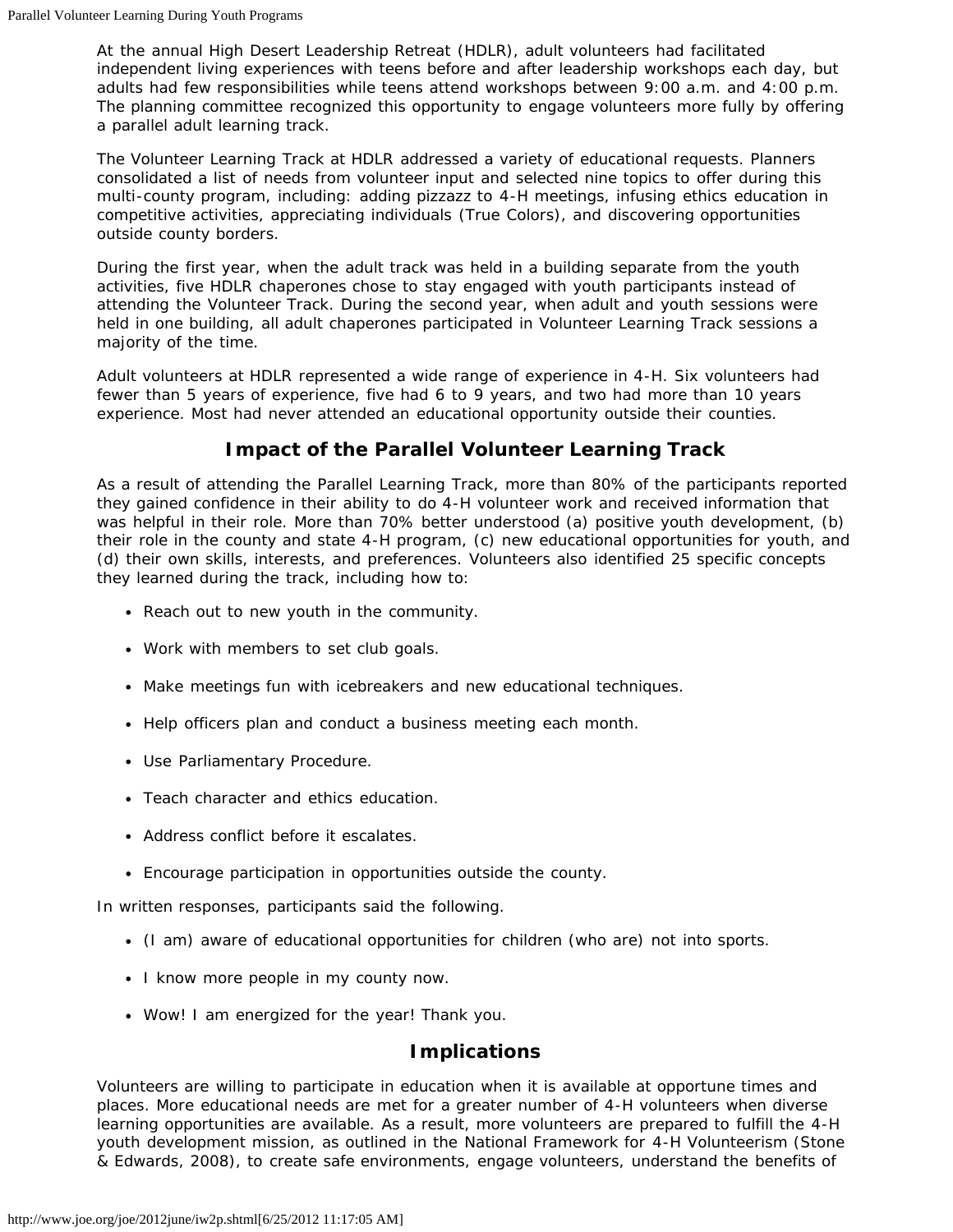volunteering, and strengthen partnerships.

## **Recommendations**

A parallel learning track for volunteers can be offered during youth development programming, at: project workdays, day camps, residential camps, and livestock judging workshops. At least one topic in a volunteer track could connect to youth programming (Figure 1).

#### **Figure 1.**

Topic Ideas for Parallel Volunteer Learning Tracks

Practice the steps for experiential learning in every project at the work day

Learn how to use the science inquiry method in all 4-H experiences at the day camp

Identify ways to help youth learn *independence*, *generosity*, and *belonging* as defined in the *4-H Essential Elements* and experienced at a residential camp

Learn how to promote youth development principles at livestock judging events or contests

After implementing the Parallel Volunteer Learning Track for 2 years, recommendations are to:

- Acknowledge adult chaperone responsibilities.
- Understand that the adult learning environment may be interrupted by youth needs.
- Schedule volunteer workshops to begin later and conclude earlier than youth programming.
- Locate volunteer sessions in same facility as youth.
- Plan networking time for adults to learn from other volunteers.

Participant evaluations and staff observations provided data for these recommendations. More research is needed to understand how to use parallel volunteer learning tracks even more effectively.

## **Conclusion**

When volunteers have different levels of experience and a broad range of needs, they benefit from having an educational environment that includes diverse topics, a variety of educators, and varied learning methods.

Adult learners value opportunities to use their volunteer time effectively and efficiently. All HDLR participants reported they would attend a Parallel Volunteer Learning Track during a multi-county youth event again. The track was effective in that it (a) met a variety of needs, (b) involved diverse topics and presenters, and (c) was interactive and fun. The Parallel Volunteer Learning Track was efficient because it (a) reduced travel costs for some participants, (b) saved planning time, and (c) used common facilities, resources, and guest presenters with teen participants at the High Desert Leadership Retreat. A parallel volunteer learning track contributes to effective and efficient volunteer development during any county, multi-county, or state youth programming.

## **References**

Arnold, M. E., & Dolenc, B. J. (2008). *Oregon 4-H volunteer study: Satisfaction, access to technology, and volunteer development needs.* Oregon State University 4-H Youth Development Education, Research Report: Corvallis, OR.